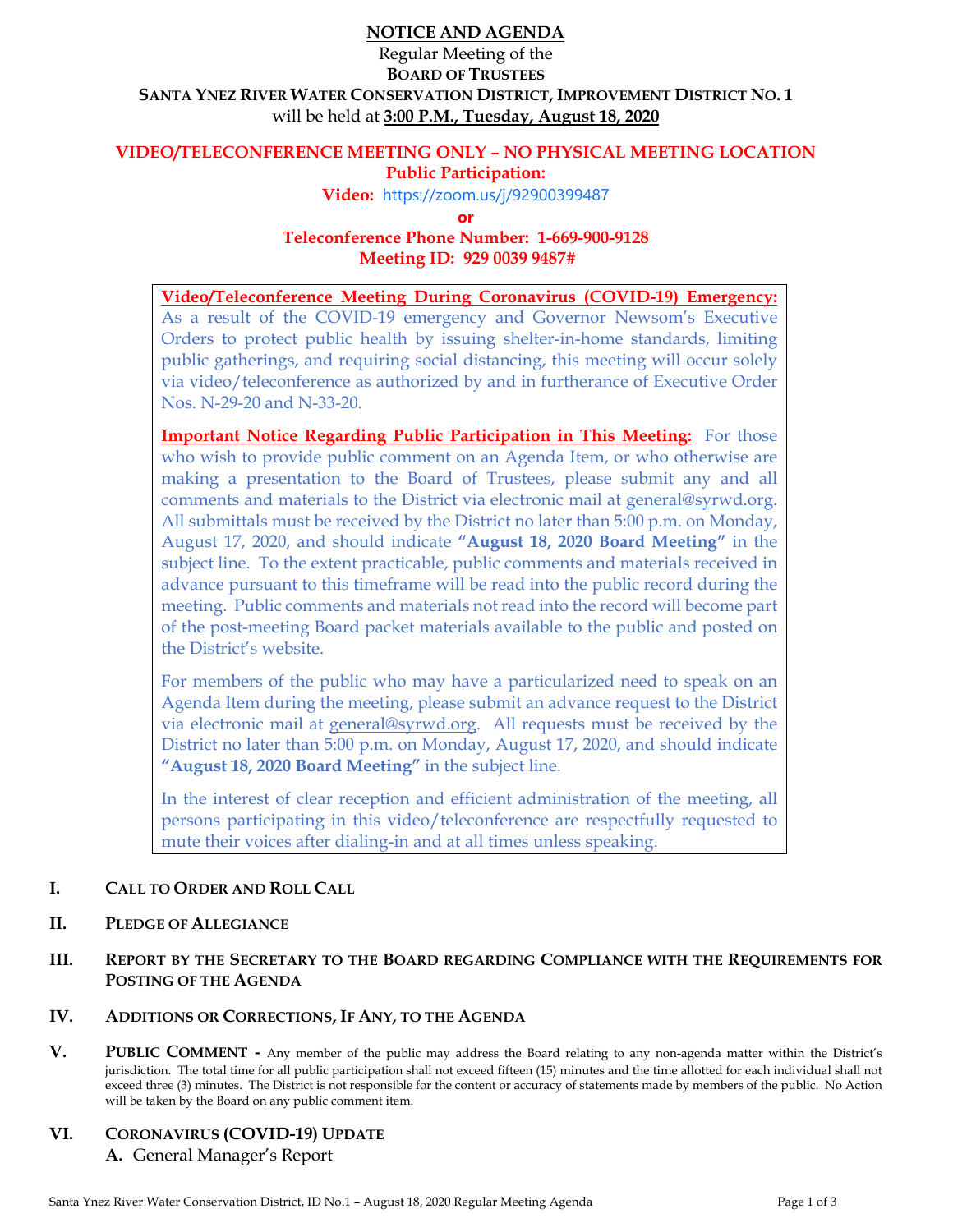#### **VII. CONSIDERATION OF THE MINUTES OF THE REGULAR MEETING OF JULY 21, 2020**

- **VIII. CONSENT AGENDA -** All items listed on the Consent Agenda are considered to be routine and will be approved or rejected in a single motion without separate discussion. Any item placed on the Consent Agenda can be removed and placed on the Regular Agenda for discussion and possible action upon the request of any Trustee.
	- CA-1. Water Supply and Production Report
	- CA-2. Central Coast Water Authority Updates

### **IX. MANAGER REPORTS - STATUS, DISCUSSION AND POSSIBLE BOARD ACTION ON THE FOLLOWING SUBJECTS:**

### **A. DISTRICT ADMINISTRATION**

- 1. Financial Report on Administrative Matters
	- a) Presentation of Monthly Financial Statements Revenues and Expenses
	- b) Approval of Accounts Payable
	- c) Water Service Late Penalties

### **B. OPERATIONS AND MAINTENANCE**

1. Update on Lateral Replacement Phase II

### **X. REPORT, DISCUSSION AND POSSIBLE BOARD ACTION ON THE FOLLOWING SUBJECTS:**

### **A. CACHUMA PROJECT – OPERATIONS AND SUPPLIES**

- 1. Cachuma Project Water Service Contract No. I75r-1802R and Status of 2020 Water Service Contract Process
- 2. Draft Rescheduling / Carryover Guidelines for the Cachuma Project
- 3. Draft Cachuma Project Yield Study

#### **B. CACHUMA PROJECT – IMPLEMENTATION OF 2000 BIOLOGICAL OPINION**

1. Successful Resolution of Cachuma Operation and Maintenance Board v. Santa Ynez River Water Conservation District, Improvement District No.1, Santa Barbara County Superior Court Case No. 19CV01873

### **C. SUSTAINABLE GROUNDWATER MANAGEMENT ACT**

1. Eastern Management Area Update

### **XI. UPDATE FROM ALTERNATIVE POWER / SOLAR AD HOC SUBCOMMITTEE**

**XII. REPORTS BY THE BOARD MEMBERS OR STAFF, QUESTIONS OF STAFF, STATUS REPORTS, ANNOUNCEMENTS, COMMITTEE REPORTS, OBSERVATIONS AND OTHER MATTERS AND/OR COMMUNICATIONS NOT REQUIRING ACTION**

#### **XIII. CORRESPONDENCE: GENERAL MANAGER RECOMMENDS THE ITEMS NOT MARKED WITH AN ASTERISK (\*) FOR FILE**

- **XIV. REQUESTS FOR ITEMS TO BE INCLUDED ON THE NEXT REGULAR MEETING AGENDA:** Any member of the Board of Trustees may place an item on the meeting agenda for the next regular meeting. Any member of the public may submit a written request to the General Manager of the District to place an item on a future meeting agenda, provided that the General Manager and the Board of Trustees retain sole discretion to determine which items to include on meeting agendas.
- **XV. NEXT MEETING OF THE BOARD OF TRUSTEES:** The next Regular Meeting of the Board of Trustees is scheduled for **September 15, 2020 at 3:00 p.m.**

#### **XVI. CLOSED SESSION:**

To accommodate the video/teleconferencing format of this meeting, the public participation access will be closed for thirty (30) minutes while the Board of Trustees convenes into closed session. Upon the conclusion of the 30-minute period, the public participation access will be reopened for the remaining Agenda Items. The Board will hold a closed session to discuss the following items:

## **A. CONFERENCE WITH LEGAL COUNSEL - EXISTING LITIGATION**

[Subdivision  $(d)(1)$  of Section 54956.9 of the Government Code – 2 cases]